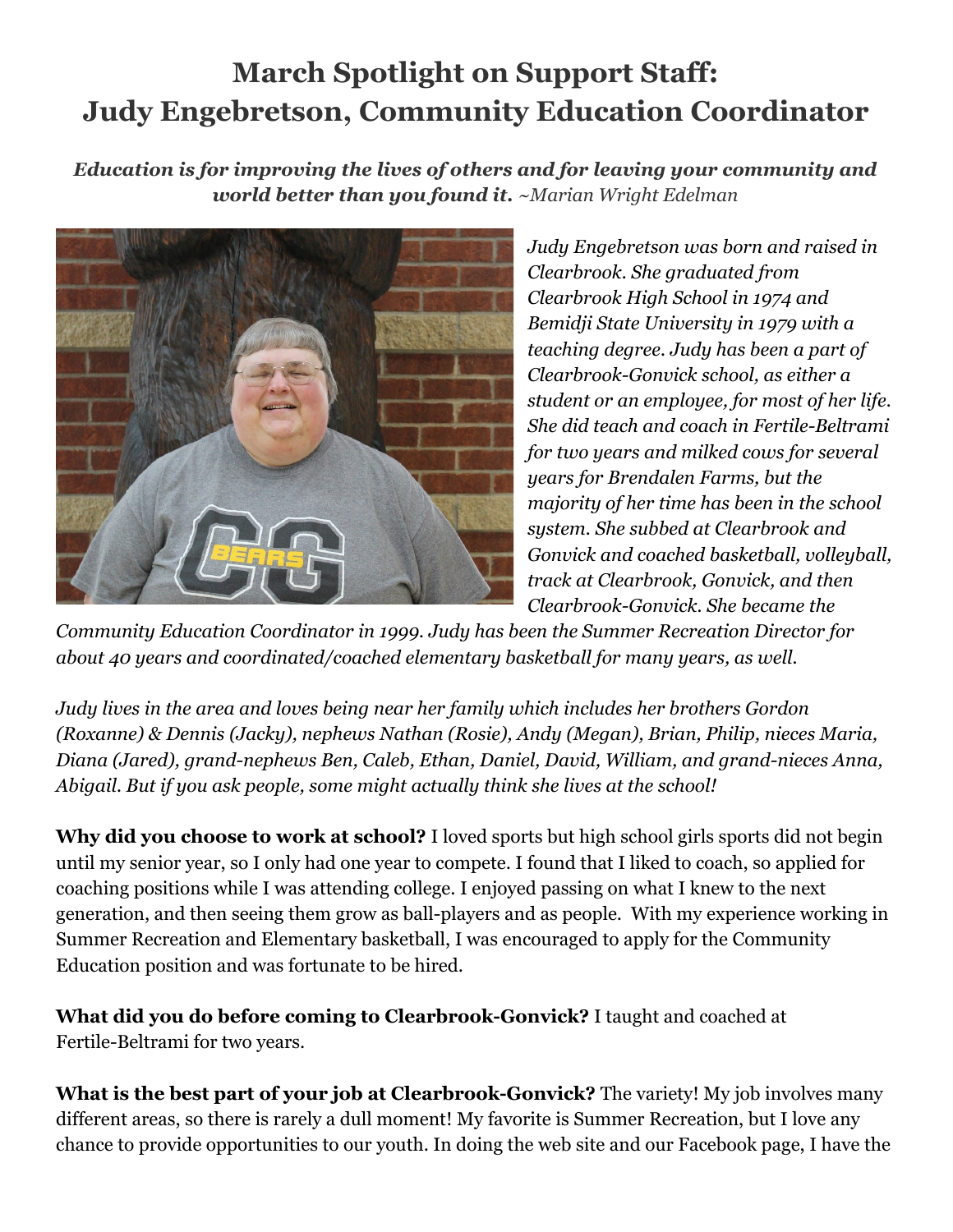privilege to share with our community, friends and alumni the wonderful things our staff and students accomplish at school. One unique aspect of my job is the many questions I receive from people looking for information. Many times the question has nothing to do with my job but if I can answer it or give them the direction to find what they need that is a lot of fun. The other "best part" is working with the wonderful kids, parents, staff and communities that we have here at Clearbrook-Gonvick.

**What is the biggest challenge of your job?** Juggling many different events/activities/classes at once. Planning ahead is a key to my job, and sometimes it is a challenge to stay ahead of everything.

**If you could have any job in the world - what would it be? Why?** Most parts of my job are just what I want to be doing. Having even the smallest opportunity to influence someone in a positive manner is why I do what I do. If we all contribute our time and talents we can make good things happen!

**What do you do when you are not at working at the school?** I love to go home to my little log cabin that my family built for me! Spending time with my family is very important to me.

**What are your favorite aspects of the Clearbrook-Gonvick community?** It is my home! I have spent nearly all my life here, and I love the small town support and pride that is so evident. I have always said that the best part of living in a small town is that everyone knows everyone and the worst part of living in a small town is that everyone knows everyone! For me, the positive part of that far outweighs the negative!

**Any other favorites you would like to share?** I would like to thank everyone in the school and community for all the support you have given to our programs over the years. We could never have the success we have without you! Your support is deeply appreciated!

## *And now a few words from the students and staff about Judy…*

"As a new staff member, Judy sat down with me and taught me how to use the staff website and get my teacher page up and running. She helps us promote our activities in the music room with the weekly announcements and stories for the school website. We appreciate her VERY much!!" "Judy is helpful, especially with mailing labels!" "Judy has been a faithful employee of this district for many years. Her consistent follow through for the summer rec program has been an asset to our community. She builds community in many ways not only in her role as Community Ed Director, but as a human being giving to the Clearbrook-Gonvick staff and students consistently. Her positive attitude is always on the lookout on how to build students up as she brings them into her world and gives them opportunities to volunteer." "I think Judy is a wonderful person- she does so many things for our youth behind the scenes. She runs Kloster league in summer. She organizes the elementary basketball programs in the winter. She has dedicated her life to supporting our community. Her work helps our youth in so many ways. She spends hours making sure that our youth have opportunities to succeed." "Judy is a person who has loved this district forever. She is always willing to lend a helping hand, and believes in the team concept when it comes to doing what is best for the staff and students